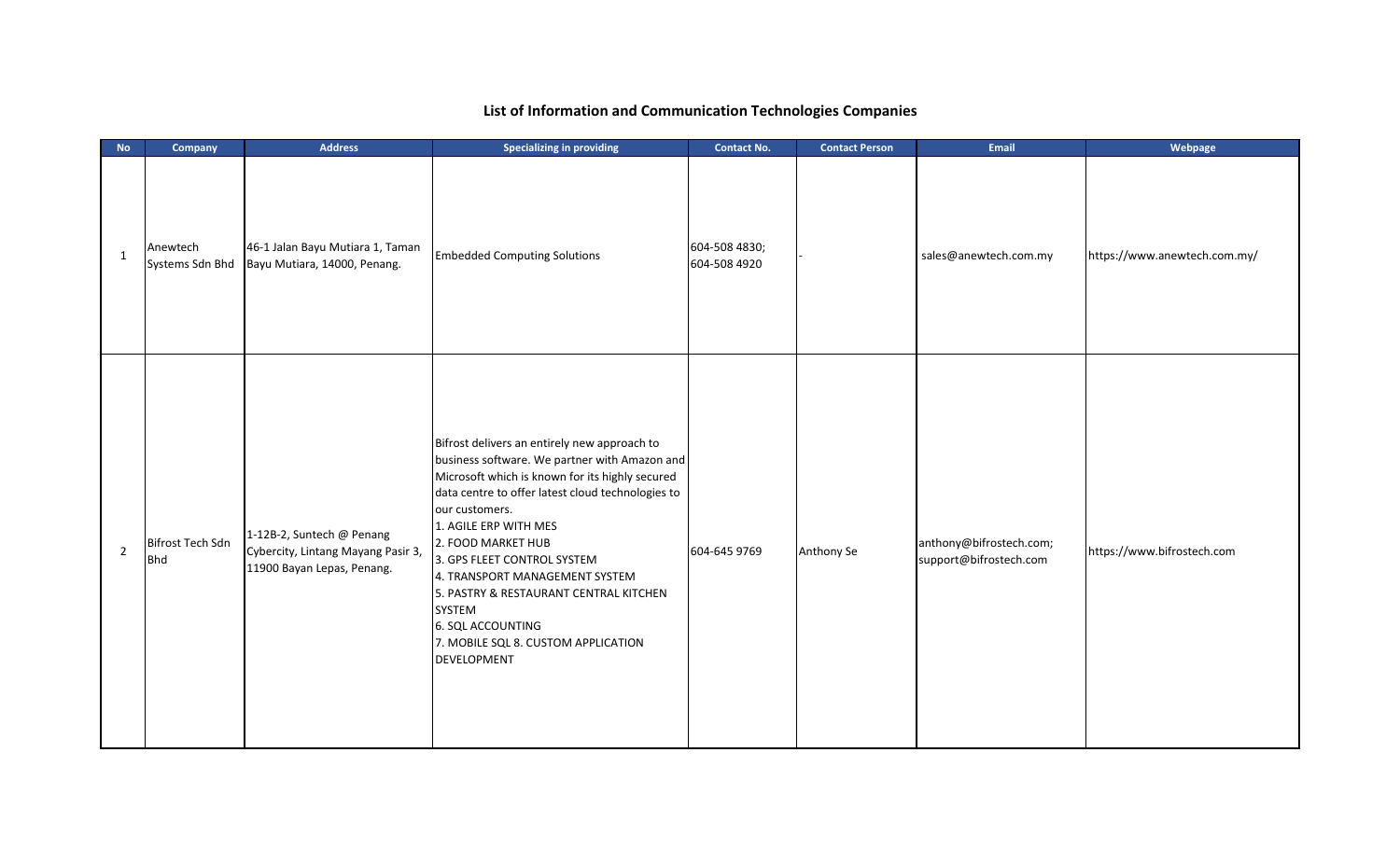| <b>No</b> | Company                                               | <b>Address</b>                                                                              | <b>Specializing in providing</b>                                                                                                                                                        | <b>Contact No.</b>              | <b>Contact Person</b> | <b>Email</b>          | Webpage                                                    |
|-----------|-------------------------------------------------------|---------------------------------------------------------------------------------------------|-----------------------------------------------------------------------------------------------------------------------------------------------------------------------------------------|---------------------------------|-----------------------|-----------------------|------------------------------------------------------------|
| 3         | Connecty                                              | 11, Solok Concordia, 10250 Penang.                                                          | Connecty helps SME businesses build their<br>brand identity and presence in the connected<br>world by accurately articulating their brand<br>through impactful copywriting and designs. | 6012-490 8987;<br>6012-430 5353 | Nicholas Yoon         | hello@connecty.my     | https://connecty.my                                        |
| 4         | <b>Dimension Data</b><br>(Malaysia) Sdn<br><b>Bhd</b> | E-62-G, Persiaran Bayan Indah,<br>Bayan Bay, 11900 Bayan Lepas,<br>Penang.                  | Expertise in network integration, application<br>deployment and global managed services.                                                                                                | 604-647 2875;<br>604-646 4299   | Chiew Tiong Shin      |                       | tiong-shin.chiew@dimensiondathttps://www.dimensiondata.com |
| $\sf 5$   | <b>Exabytes Network</b><br>Sdn Bhd                    | 1-18-8, Suntech @ Penang<br>Cybercity Lintang Mayang Pasir 3,<br>11950. Bayan Baru, Penang. |                                                                                                                                                                                         | 604-630 8283;<br>604-630 8288   | Ooi Poh Yan           | sales@exabytes.com.my | https://www.exabytes.my/                                   |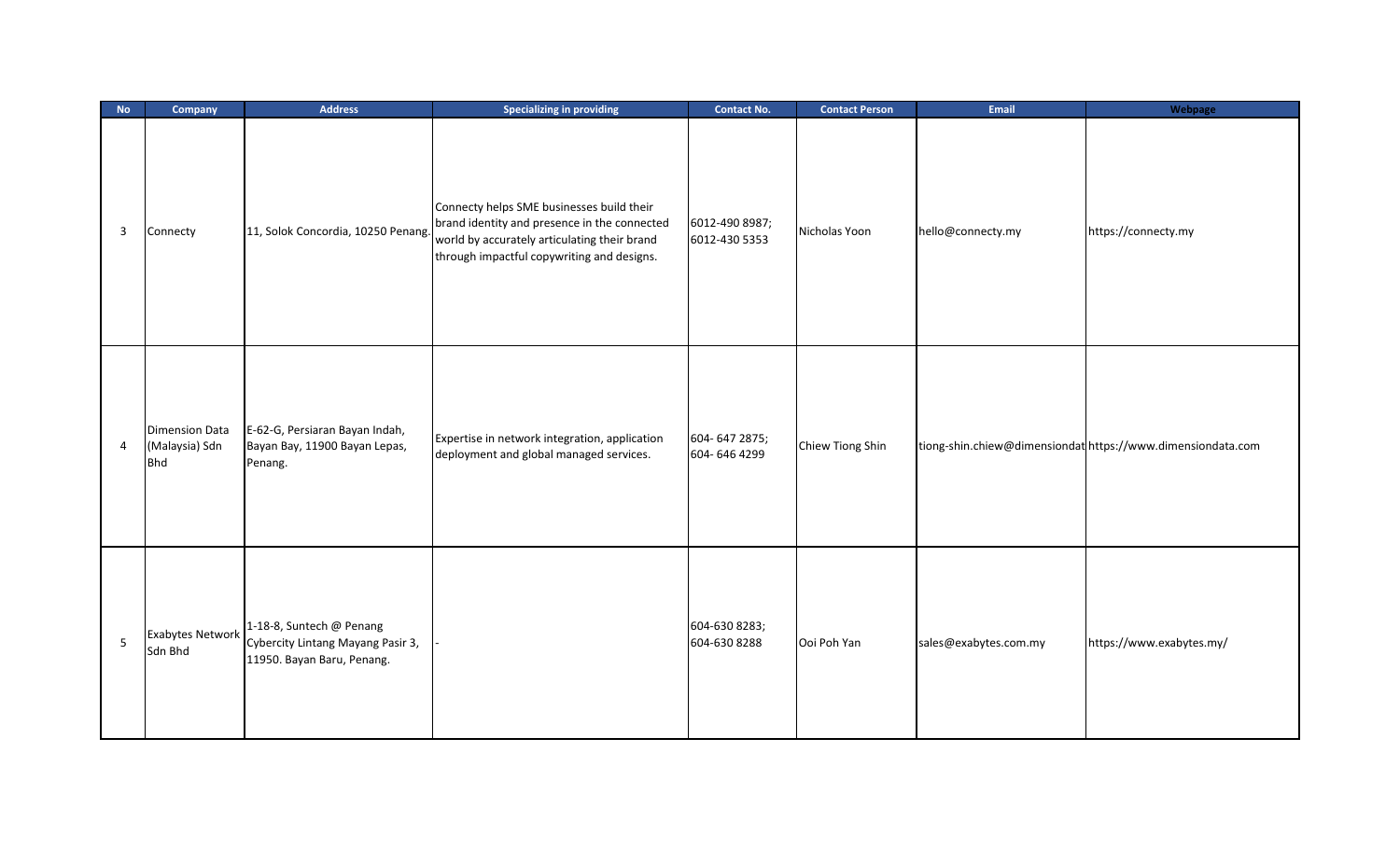| $\mathsf{No}$  | Company                        | <b>Address</b>                                                              | <b>Specializing in providing</b>                                                                                                                                                                                                                                                                                                                                                       | <b>Contact No.</b>            | <b>Contact Person</b> | Email                  | Webpage                    |
|----------------|--------------------------------|-----------------------------------------------------------------------------|----------------------------------------------------------------------------------------------------------------------------------------------------------------------------------------------------------------------------------------------------------------------------------------------------------------------------------------------------------------------------------------|-------------------------------|-----------------------|------------------------|----------------------------|
| 6              | EY Brightree Sdn<br><b>Bhd</b> | 118-04-08 Island Plaza, Jalan<br>Tanjung Tokong, 10470 Penang.              | EY Brightree is a regional SAP consulting,<br>technology services and outsourcing company<br>with SAP Platinum Partner recognition. It<br>specializes in new implementations,<br>optimizations, maintenance / support and<br>advisory services to medium and large<br>businesses in Malaysia and Asean, with<br>extensive SAP project engagement experiences<br>in various industries. | 604-8982 708;<br>604-8982 709 | Ng Siok Ling          | siok.ling.ng@my.ey.com | www.ey.com                 |
| $\overline{7}$ | Firstlink Sdn Bhd              | 10A, Jalan Todak 3, Pusat Bandar<br>Sunway, 13700 Seberang Jaya,<br>Penang. | CRM, Sales Management, Cloud Computing.                                                                                                                                                                                                                                                                                                                                                | 604-390 1697                  |                       | sales@firstlink.asia   | https://www.firstlink.asia |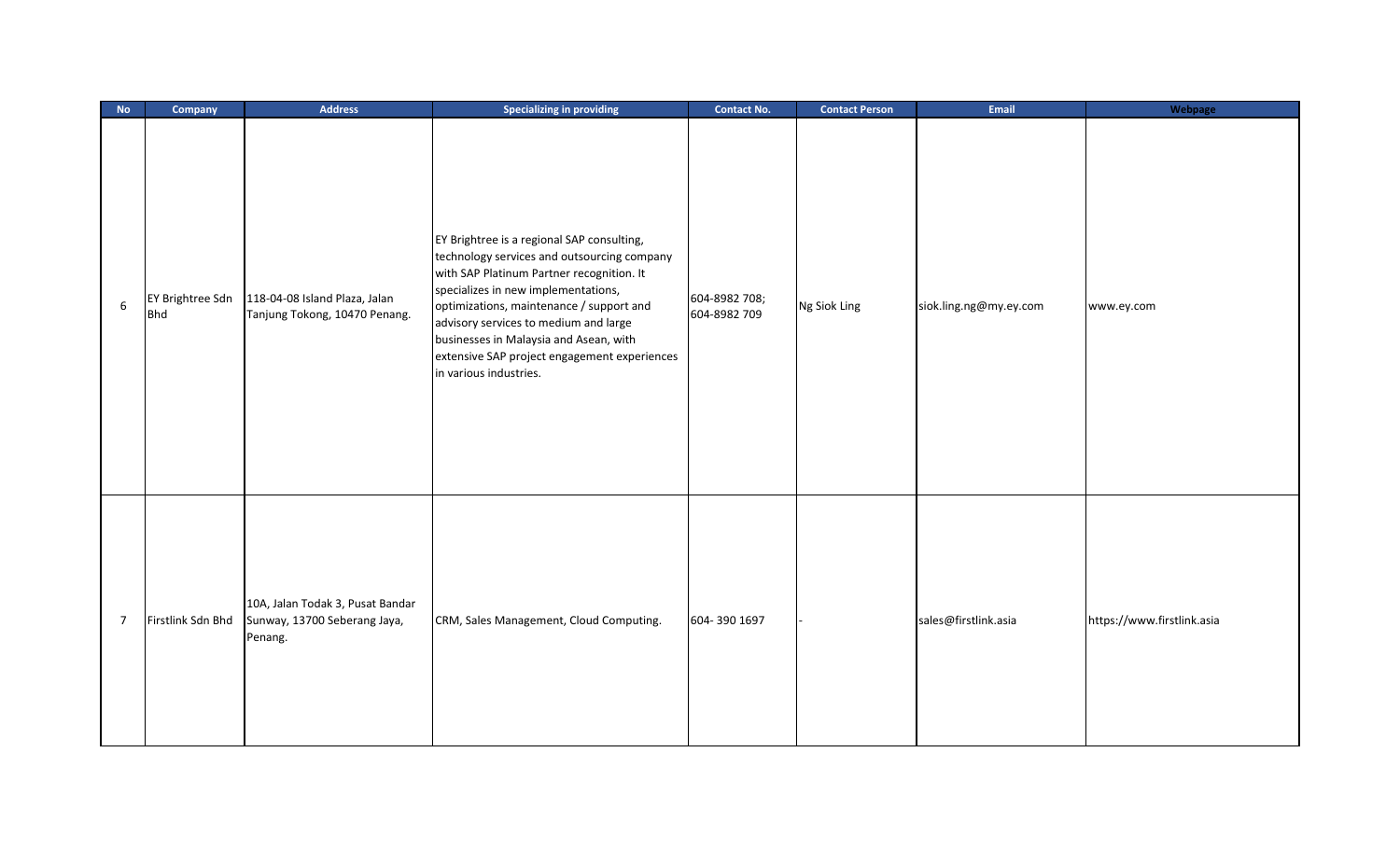| No               | Company                       | <b>Address</b>                                                                      | <b>Specializing in providing</b>                                                                                                                                                                                                                                               | <b>Contact No.</b>            | <b>Contact Person</b> | Email                | Webpage                  |
|------------------|-------------------------------|-------------------------------------------------------------------------------------|--------------------------------------------------------------------------------------------------------------------------------------------------------------------------------------------------------------------------------------------------------------------------------|-------------------------------|-----------------------|----------------------|--------------------------|
| $\,$ 8 $\,$      | Green Room Sdn<br><b>Bhd</b>  | Suite 12A-H, Wisma Boon Siew, No<br>1, Penang Road, 10000 George<br>Town, Penang.   | Leading web & mobile application development<br>company.                                                                                                                                                                                                                       | 604-264 4733                  | Vin Lim               | vin@greenroom.com.my | https://greenroom.com.my |
| $\boldsymbol{9}$ | HT Internet Sdn<br><b>Bhd</b> | 1-12A-23 Suntech Cybercity,<br>Lintang Mayang Pasir 3, 11950<br>Bayan Baru, Penang. | Domainplus.my (HT Internet) are specialised<br>SMB/SME Hosting/Web Development &<br>eCommerce Providers. We offer one stop<br>solutions on every needs. We managed more<br>than 4000 domains with over 3000 customer<br>visit domainplus.com.my for web services or<br>grow.my | 604-638 4005;<br>604-619 2640 |                       | admin@ht2u.net       | domainplus.com.my        |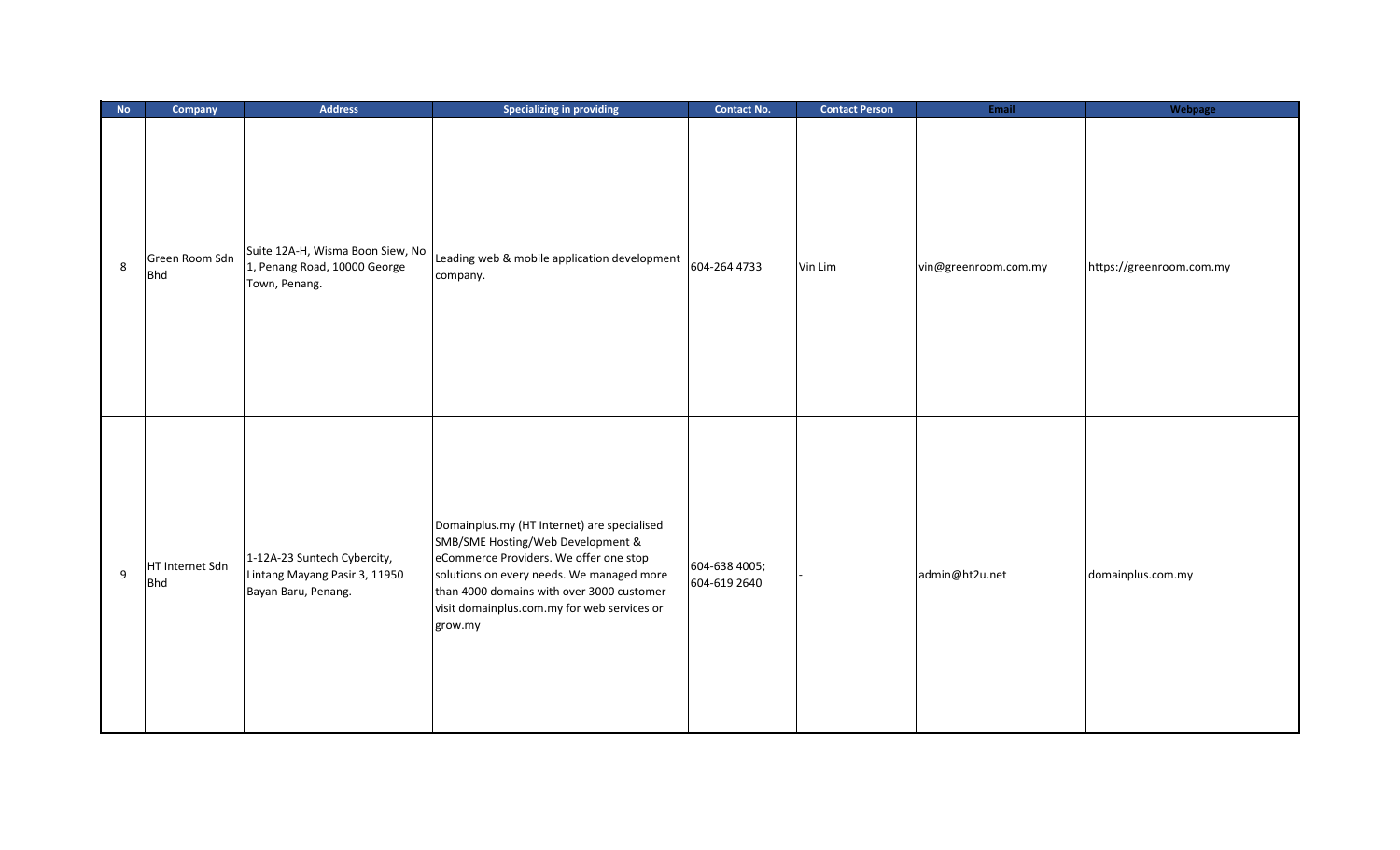| <b>No</b> | <b>Company</b>                        | <b>Address</b>                                                                | <b>Specializing in providing</b>                                                                                                                                                                                                                                                                                                                                                                                                                                                                                                                     | <b>Contact No.</b>              | <b>Contact Person</b> | Email                 | Webpage                 |
|-----------|---------------------------------------|-------------------------------------------------------------------------------|------------------------------------------------------------------------------------------------------------------------------------------------------------------------------------------------------------------------------------------------------------------------------------------------------------------------------------------------------------------------------------------------------------------------------------------------------------------------------------------------------------------------------------------------------|---------------------------------|-----------------------|-----------------------|-------------------------|
| 10        | <b>IME Technology</b>                 | 68, Jalan Perai Jaya 4, Bandar Perai<br>(Penang) Sdn Bhd Jaya, 13700 Penang.  | IME Tech PG, a member of IME Group of<br>Companies, is a local business established since<br>1980, has grown into the leading product design<br>& manufacturing solution provider in Malaysia,<br>with a vast clientele from local & MNCs,<br>government sectors & academia; IME has<br>created strong presence locally and expanded<br>business coverage to ASEAN. IME provides not<br>only tailored solutions catered to engineering<br>needs, but solutions that help organisations to<br>grow and begin their digital transformation<br>journey. | 604-399 5571;<br>604-399 5572   | <b>TC Chuah</b>       | sales@cadcam.com.my   | https://imetech.com.my/ |
| 11        | <b>Impactus Creative</b><br>Solutions | 9, Jalan Taman Greenview 1,<br>Taman Greenview, 11600<br>George Town, Penang. | Impactus is a Branding & Advertising Agency<br>based in Penang. We speacializes in Product/<br>Project Branding, Marketing Communications,<br>Visual Designing, Website Design & System<br>Development, Motion & Video, Experiential<br>Event or Activation.                                                                                                                                                                                                                                                                                         | 6012-410 3228;<br>6012-426 8712 | JC                    | holla@impactus.com.my | www.impactus.com.my     |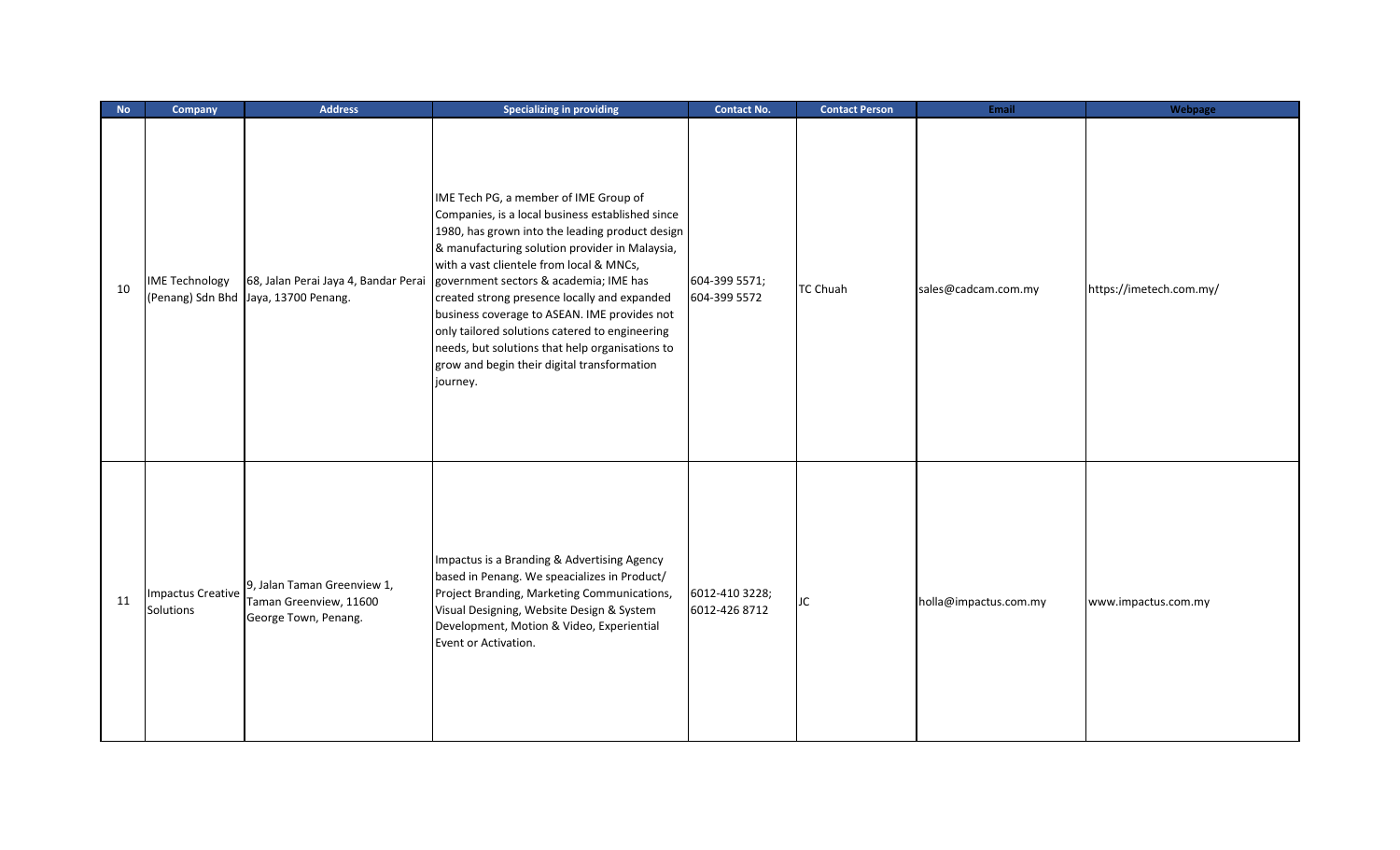| <b>No</b> | Company                        | <b>Address</b>                                                                                        | <b>Specializing in providing</b>                                                                                                                                                                                                                                                                                                                                                                                                                                                          | <b>Contact No.</b>             | <b>Contact Person</b> | Email                 | Webpage                    |
|-----------|--------------------------------|-------------------------------------------------------------------------------------------------------|-------------------------------------------------------------------------------------------------------------------------------------------------------------------------------------------------------------------------------------------------------------------------------------------------------------------------------------------------------------------------------------------------------------------------------------------------------------------------------------------|--------------------------------|-----------------------|-----------------------|----------------------------|
| 12        | Ipenet Solutions<br>Sdn Bhd    | 88-02-03, Wisma Sri Wonder,<br>Lintang Sungai Pinang, 10150<br>Georgetown, Pulau Pinang,<br>Malaysia. | 1. Data Center [Facilities]<br>2. System & Storage Solutions<br>3. Network Solutions<br>4. Cyber Security Solutions<br>5. Data Protection Solutions<br>6. Bandwidth Management<br>7. Managed Services<br>8. Auto Identification & Data Capture<br>9. Extra Low Voltage Solutions<br>10.Client Computing                                                                                                                                                                                   | 604-282 0040                   | Fran Teh Teik Peir    | franteh@ipenet.com.my | https://www.ipenet.com.my/ |
| 13        | Max System<br>Solution Sdn Bhd | 27, 1st Floor, Villa Tanjung, Jalan<br>Villa Tanjung, 12300 Butterworth,<br>Penang.                   | Max System Solution is one of the Malaysia's<br>leading Software specialist company that<br>develops and provides customize Software<br>solution with high quality, web application<br>development, online marketing, and<br>maintenance services for multinational<br>corporations, huge businesses, as well as small<br>and medium enterprises. Max System Solution is<br>an experienced and professional software house<br>that we have over 10 years of experiences in this<br>field. | 6012-908 2898;<br>604-313 7612 | Lee Eng Hwa           | ehlee@maxsys.com.my   | www.maxsys.com.my          |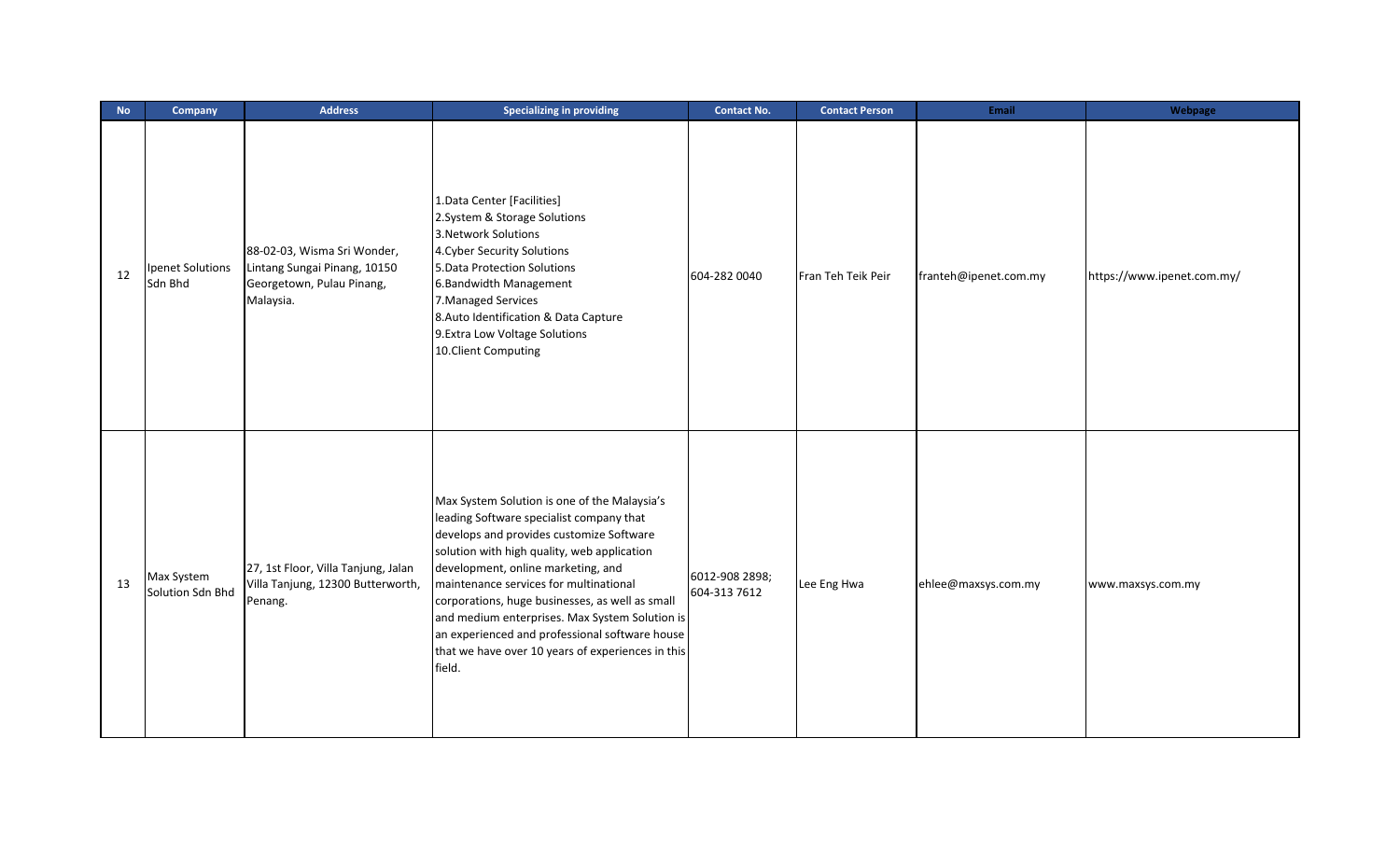| <b>No</b> | Company                       | <b>Address</b>                                                                                     | <b>Specializing in providing</b>                                                                                                                                                                                                                                                                                                                                                                                                                                     | <b>Contact No.</b>             | <b>Contact Person</b> | Email                 | Webpage                    |
|-----------|-------------------------------|----------------------------------------------------------------------------------------------------|----------------------------------------------------------------------------------------------------------------------------------------------------------------------------------------------------------------------------------------------------------------------------------------------------------------------------------------------------------------------------------------------------------------------------------------------------------------------|--------------------------------|-----------------------|-----------------------|----------------------------|
| 14        |                               | Unit 1-3-31, i-Avenue, No, 1, Jalan<br>Mobiweb Sdn Bhd Tun Dr Awang, 11900 Bayan Lepas,<br>Penang. | We specialize in Modern Online Business<br>Solutions for SMEs. We have now hit our 10 year<br>mark as the purveyors of fine Online and Offline<br>solutions with our BMO (Business Management<br>Online) products as well as our Point of Sales<br>(POS) systems for various businesses. We look<br>forward to enhancing our services and<br>expanding our reach in the future with our call<br>center products, B2C communication apps;<br>Vocotext and a lot more. | 604-642 0621;<br>604-611 5620  | Wong Thong Yng        | hr@mobiweb.com.my     | http://www.mobiweb.com.my/ |
| 15        | Monitor ERP<br>System Sdn Bhd | 3J-12-1, Wisma AIA,<br>Jalan Seri Tanjung Pinang,<br>10470 Tanjong Tokong,<br>Penang.              | Enterprise Resource Planning System for<br>manufacturing companies.                                                                                                                                                                                                                                                                                                                                                                                                  | 604-611 6938;<br>6016-432 6957 | Lee Chian Liang       | cl.lee@monitorerp.com | https://www.monitorerp.com |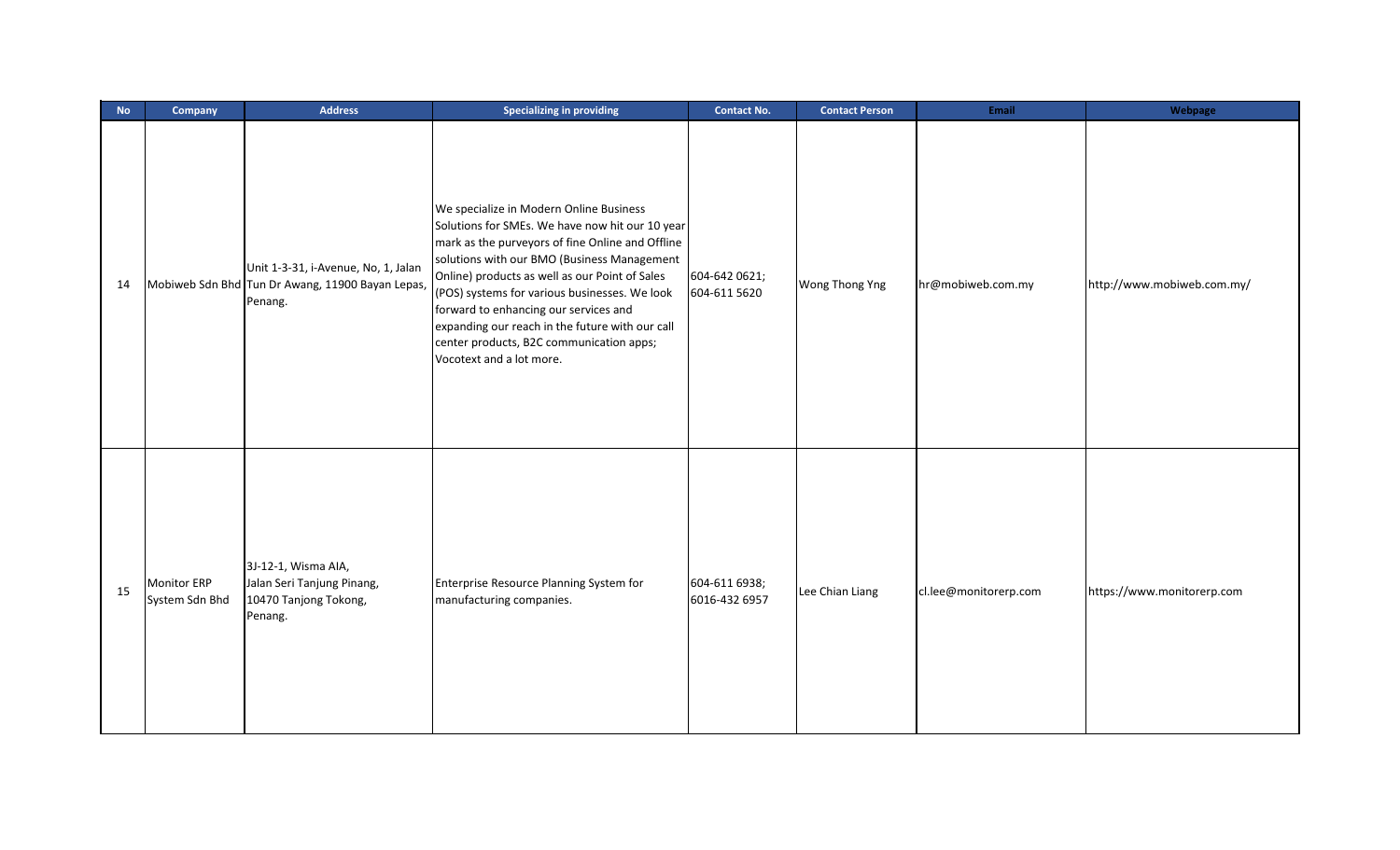| <b>No</b> | Company                                      | <b>Address</b>                                                         | <b>Specializing in providing</b>                                                                                                                                                                                                                                                                                                                                                                                                                                                                                                                                    | <b>Contact No.</b>              | <b>Contact Person</b> | <b>Email</b>              | Webpage                       |
|-----------|----------------------------------------------|------------------------------------------------------------------------|---------------------------------------------------------------------------------------------------------------------------------------------------------------------------------------------------------------------------------------------------------------------------------------------------------------------------------------------------------------------------------------------------------------------------------------------------------------------------------------------------------------------------------------------------------------------|---------------------------------|-----------------------|---------------------------|-------------------------------|
| 16        | mySCADA Asia<br>Sdn Bhd                      | 508-2-2, Tanjung Point, Tanjung<br>Bunga, 10470 Penang.                | Having been on the market for 10 years,<br>mySCADA, which is based in the Czech Republic,<br>is now expanding to Asia. mySCADA Asia has just<br>started an office in Penang, as we have been<br>awarded sole distributorship for mySCADA<br>products in Asia. Our products include both<br>hardware and software. Hardware: myPanel<br>myBOX Software myDESIGNER myPRO<br>myCLOUD Please refer to our website for more<br>details about our products. And together with<br>our automation partner, we are also able to<br>offer a Total Automation Solution to you. | 6019-204 1992;<br>6016-411 8887 | Quann Pates           | qp@myscada.asia           | http://www.myscada.asia       |
| 17        | Netiquette<br>Software (M) Sdn<br><b>Bhd</b> | 31-1, Persiaran Bayan Indah, Bayan<br>Bay, 11900, Bayan Lepas, Penang. | Netiquette Software is a leading SaaS based<br>business solution provider with more than 12<br>years in providing business application solutions.<br>Netiquette helps companies manage their<br>business with secure and integrated solutions.                                                                                                                                                                                                                                                                                                                      | 6016-410 2416;<br>604-611 8126  | Loh Wei Liang         | weiliang@mynetiquette.com | https://www.mynetiquette.com/ |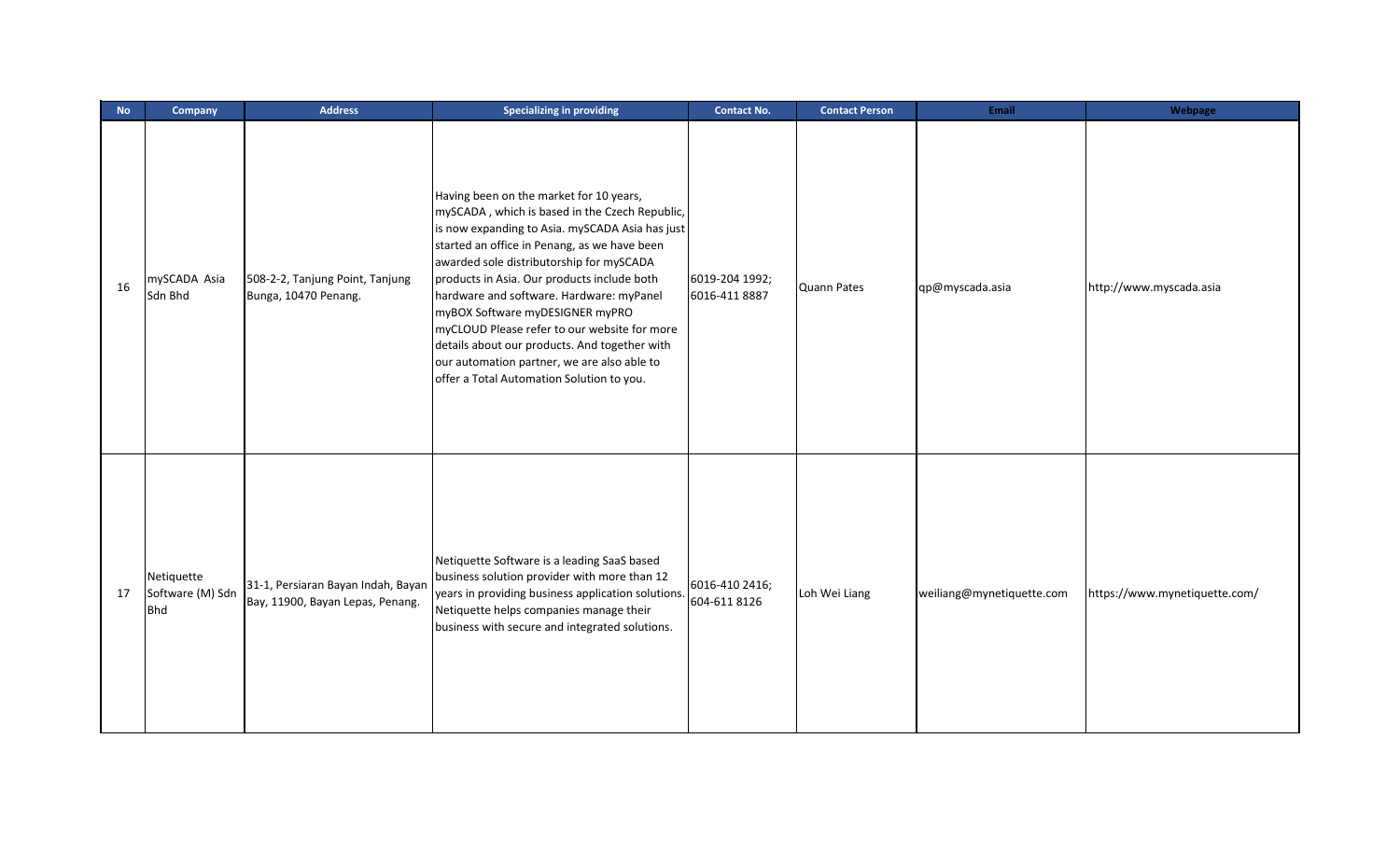| <b>No</b> | Company                            | <b>Address</b>                                                                                        | <b>Specializing in providing</b>                                                                                                                                                                                                                                                                                                                                                                                                                                                               | <b>Contact No.</b>              | <b>Contact Person</b> | <b>Email</b>              | Webpage                            |
|-----------|------------------------------------|-------------------------------------------------------------------------------------------------------|------------------------------------------------------------------------------------------------------------------------------------------------------------------------------------------------------------------------------------------------------------------------------------------------------------------------------------------------------------------------------------------------------------------------------------------------------------------------------------------------|---------------------------------|-----------------------|---------------------------|------------------------------------|
| 18        | Operion<br>Ecommerce &             | 7323, 2nd Floor Jalan Raja Uda,<br>Taman Tanjung Jaya, 12300<br>Software Sdn Bhd Butterworth, Penang. | We drive the best web design, e-commerce,<br>software development, iOS App and Android<br>APP to empower your business. We are<br>specialized in website development and<br>software development with experience of 14<br>years. Your trusted and reliable E-Commerce,<br>Software & Apps Consultancy. Either in<br>Investment businesses, manufacturing, import &<br>export or service industries, we have a team of<br>experts in web developing, art designing, quality<br>control and R&D. | 6010-468 4932;<br>6010-468 4932 | Lukas Tan             | lukastan@operion.com.my   | https://www.operion.com.my         |
| 19        | <b>Pentech Solution</b><br>Sdn Bhd | One Precinct 1B-G-30, Lengkok<br>Mayang Pasir, 11950 Bayan Baru,<br>Pulau Pinang, Malaysia.           | Provide end-to-end IT services and solutions to<br>all segments of customers. Close to 20 years<br>experience with strong technical and manpower<br>strength<br><b>Our Solutions:</b><br>• Infrastructure Solution<br>• Networking Solution<br>• Data Protection Solution<br>• Cloud & Data Center Transformation Solution<br>• Business Automation Transformation                                                                                                                             | 604 640 5531                    | Mr. Ho                | ho@pentechsolution.com.my | https://www.pentechsolution.com.my |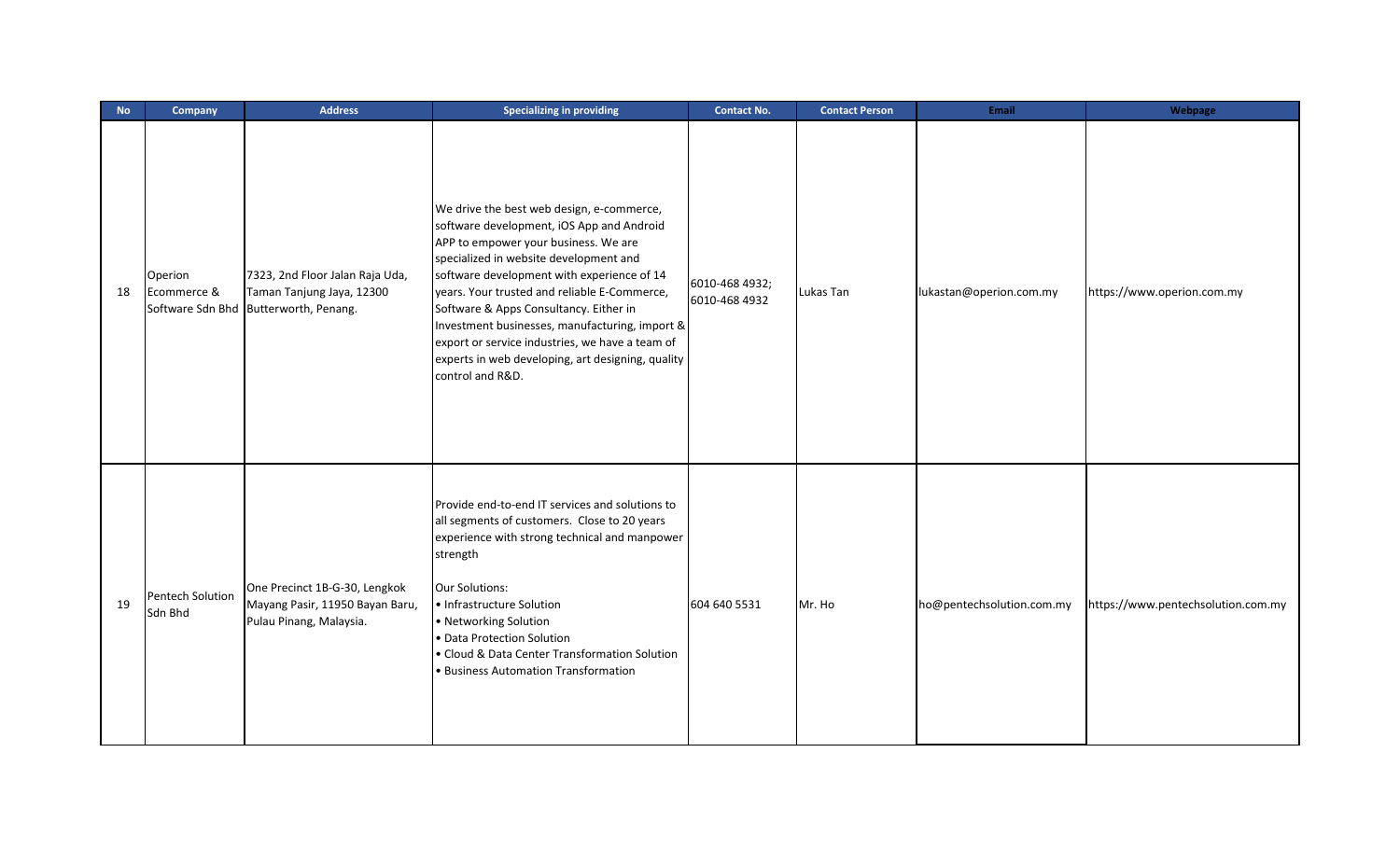| <b>No</b> | Company                        | <b>Address</b>                                                                                             | <b>Specializing in providing</b>                                                                                                                                                                                                                                                                                                                        | <b>Contact No.</b>            | <b>Contact Person</b> | <b>Email</b>                                             | Webpage                     |
|-----------|--------------------------------|------------------------------------------------------------------------------------------------------------|---------------------------------------------------------------------------------------------------------------------------------------------------------------------------------------------------------------------------------------------------------------------------------------------------------------------------------------------------------|-------------------------------|-----------------------|----------------------------------------------------------|-----------------------------|
| 20        | Softegic System<br><b>Bhd</b>  | 1-21-5, Suntech @ Penang<br>Management Sdn Cybercity, Lintang Mayang Pasir 3,<br>11950 Bayan Baru, Penang. | Enterprise-wide ERP/SCM and various functional<br>systems integration; business process<br>optimization consultancy; project management;<br>software dispute resolutions; software expert<br>witness<br>testimony; education                                                                                                                            | 604-630 1095                  | Racheal Tan           | sweeean.tan@softegic.com.my https://www.softegic.com.my/ |                             |
| 21        | Solar Two-Way<br>Radio Sdn Bhd | 50 A 1st Floor, Taman Sri Tunas,<br>Jalan Tengah, 11950 Bayan Baru,<br>Penang.                             | A technology services company with expertise in<br>wireless voice, data and video solutions. Solar<br>offers a broad line of wireless communication<br>solutions and services such as system design,<br>project management and technical support to<br>business and enterprise.                                                                         | 604-642 3001;<br>604-642 0001 |                       | sales@solar.com.my                                       | http://solar.com.my/        |
| 22        | TS Cloud Sdn.<br>Bhd.          | Ground Floor, UAB Building, No.21<br>35, Gat Lebuh China, 10300,<br>George Town, Penang.                   | Originally from Taiwan, TS Cloud is an IT<br>company founded by a former server engineer<br>from Japan. As a Google Cloud Premier Partner<br>with more than 10 years of expertise in helping<br>business move to cloud, TS Cloud is now setting<br>up its first company in Penang, Malaysia, as part<br>of its expansion strategy into the APAC market. | 604-371-7817;<br>1800 18 3155 | Arulmary Jesuraja     | service@tscloud.com.my                                   | https://www.tscloud.com.my/ |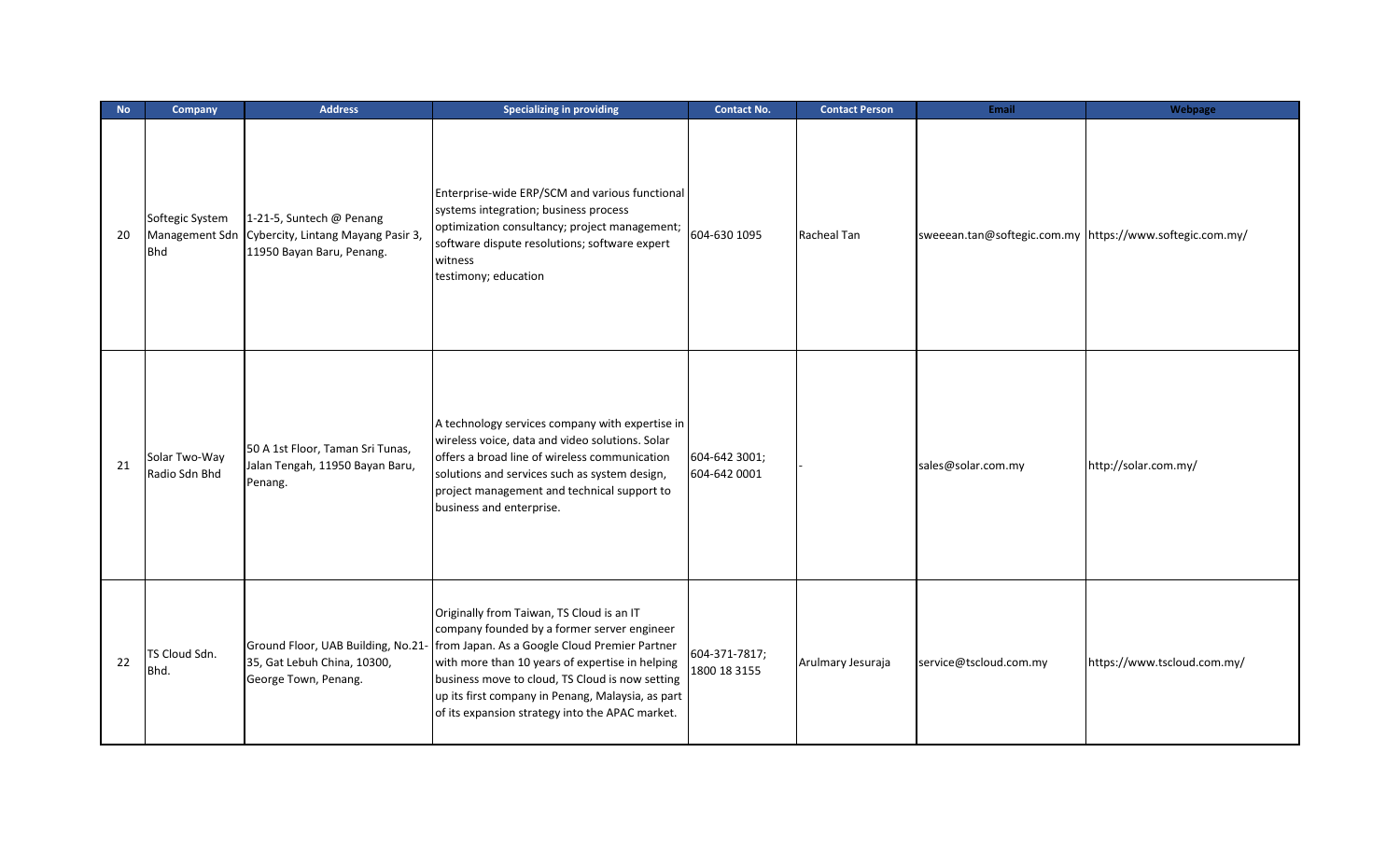| <b>No</b> | Company                            | <b>Address</b>                                                                                                   | <b>Specializing in providing</b>                                                                                                                                                                                                                            | <b>Contact No.</b>             | <b>Contact Person</b> | <b>Email</b>                                        | Webpage                       |
|-----------|------------------------------------|------------------------------------------------------------------------------------------------------------------|-------------------------------------------------------------------------------------------------------------------------------------------------------------------------------------------------------------------------------------------------------------|--------------------------------|-----------------------|-----------------------------------------------------|-------------------------------|
| 23        | Ecommerce Sdn.<br>Bhd.             | VeecoTech Web & 1-2-5, Ideal Avenue, Jalan Tun Dr<br>Awang, Kampung Seberang Paya,<br>11900 Bayan Lepas, Penang. | VeecoTech is a premier Malaysia web design IT<br>solution company, specialized in helping<br>businesses to achieve their success through Web<br>Design, eCommerce Solution, SEO, branding,<br>and Online Marketing.                                         | 6012-900 6648;<br>604-240 4515 | Alain Lye             | alan@veecotech.com.my                               | https://www.veecotech.com.my/ |
| 24        | Vidatech (M) Sdn<br><b>Bhd</b>     | 1-12-09 Suntech@Penang<br>Cybercity, Lintang Mayang Pasir 3,<br>Penang.                                          | Digital Media and Futuristic Technological<br>company where our client's success is our pride.                                                                                                                                                              | 6016-532 4691                  | Kevin Yam             | kevinyam.vidatech@gmail.com https://vidatechft.com/ |                               |
| 25        | Virox Software<br>House Sdn Bhd    | 1-12-25, Suntech @ Penang<br>Cybercity, Lintang Mayang Pasir<br>11950, Penang.                                   | Specialize in Enterprise Resource Planning<br>Software (ERP) and Human Resource<br>Management (HRMS) Software.                                                                                                                                              | 6016-475 6365;<br>604-505 7122 | <b>Wallace Ewe</b>    | sales@viroxsoftware.com                             | www.viroxsoftware.com         |
| 26        | WebHero<br><b>Technologies PLT</b> | 1-21-01, Suntech @ Penang<br>Cybercity, Lintang Mayang Pasir<br>311950 Bayan Baru, Penang.                       | We help awesome service-based business to<br>build a marketing engine to attract more ready<br>to buy clients in 90 days so that they can<br>breakthrough their current revenue ceiling<br>without having to overwork & worry about<br>getting new clients. | 604-376 1381;<br>6010-378 1238 | Sheng                 | hello@webhero.com.my                                | https://webhero.com.my        |